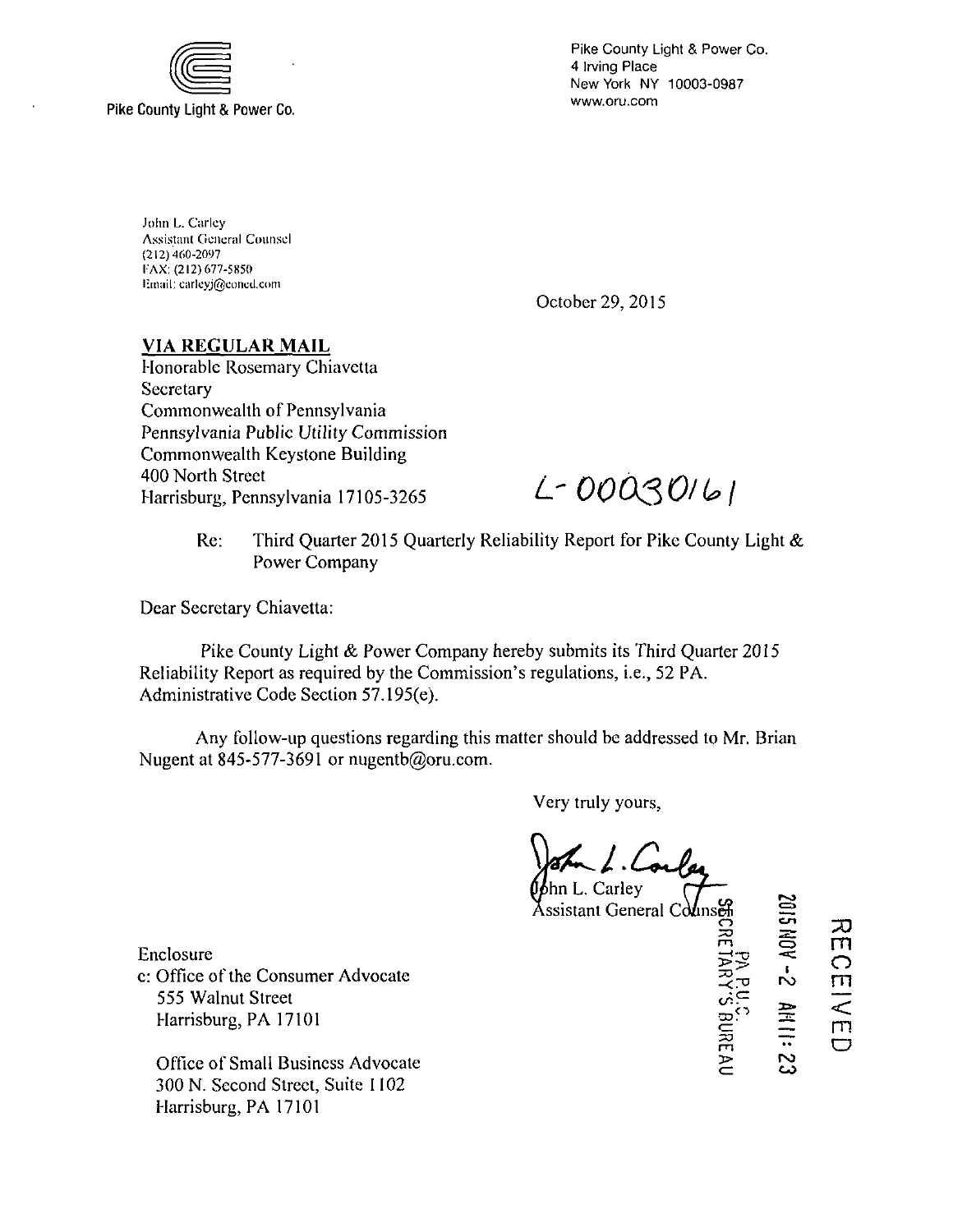

2015 NOV -2 AM II: 24

PA P.U.C. SECRETARY'S BUREAU



# **Orange & Rockland**

## **Pike County Light & Power Company Quarterly Reliability Report**

Third Quarter 2015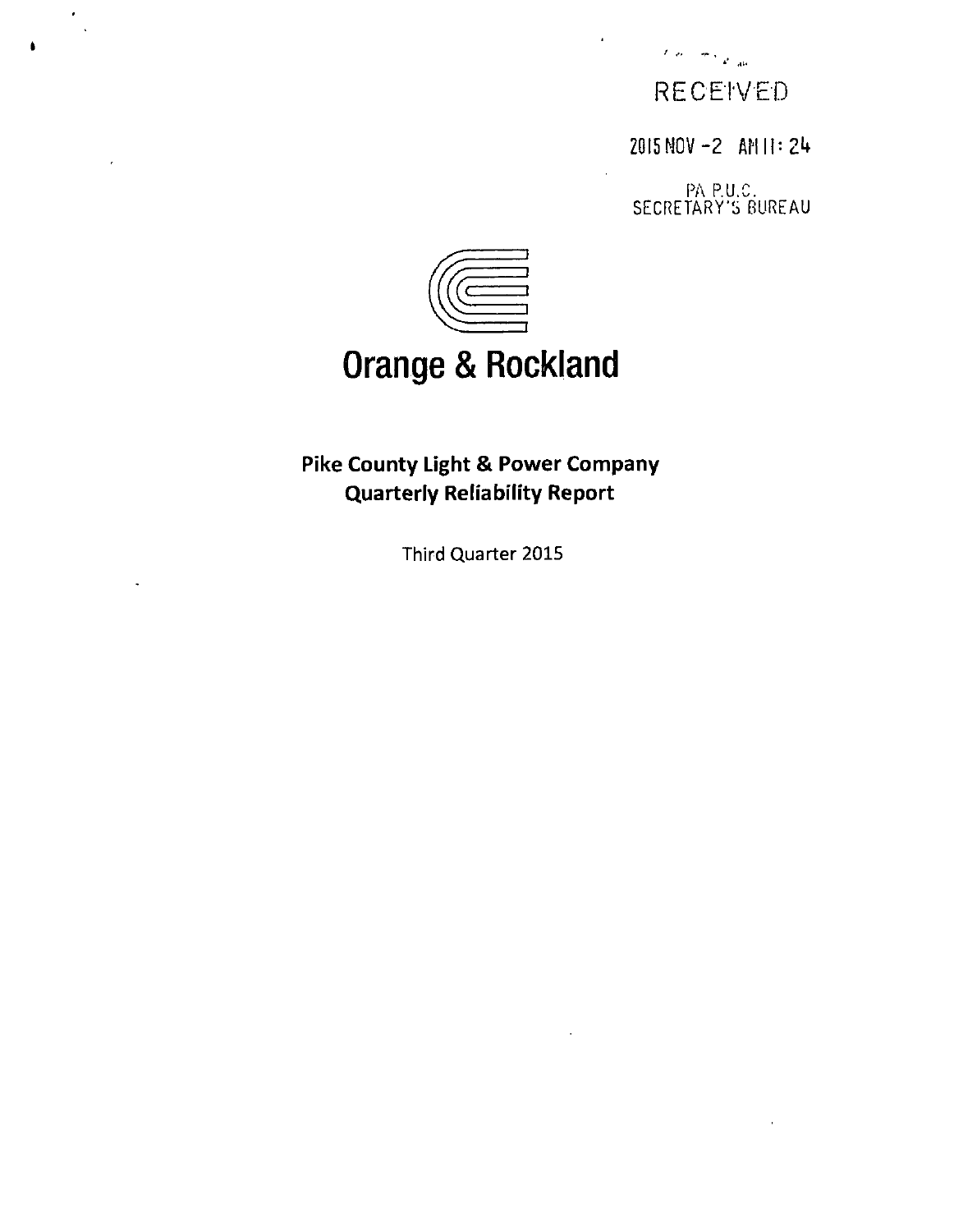§ 57.195. (e)(1) A description of each major event that occurred during the preceding quarter, including the time and duration of the event, the number of customers affected, the cause of the event and any modified procedures adopted in order to avoid or minimize the impact of similar events in the future.

 $\hat{\mathbf{v}}$ 

 $\pmb{\delta}$ 

3rd Quarter 2015 Major Events

 $\bar{\mathcal{A}}$ 

No major events occurred in the 3'" Quarter.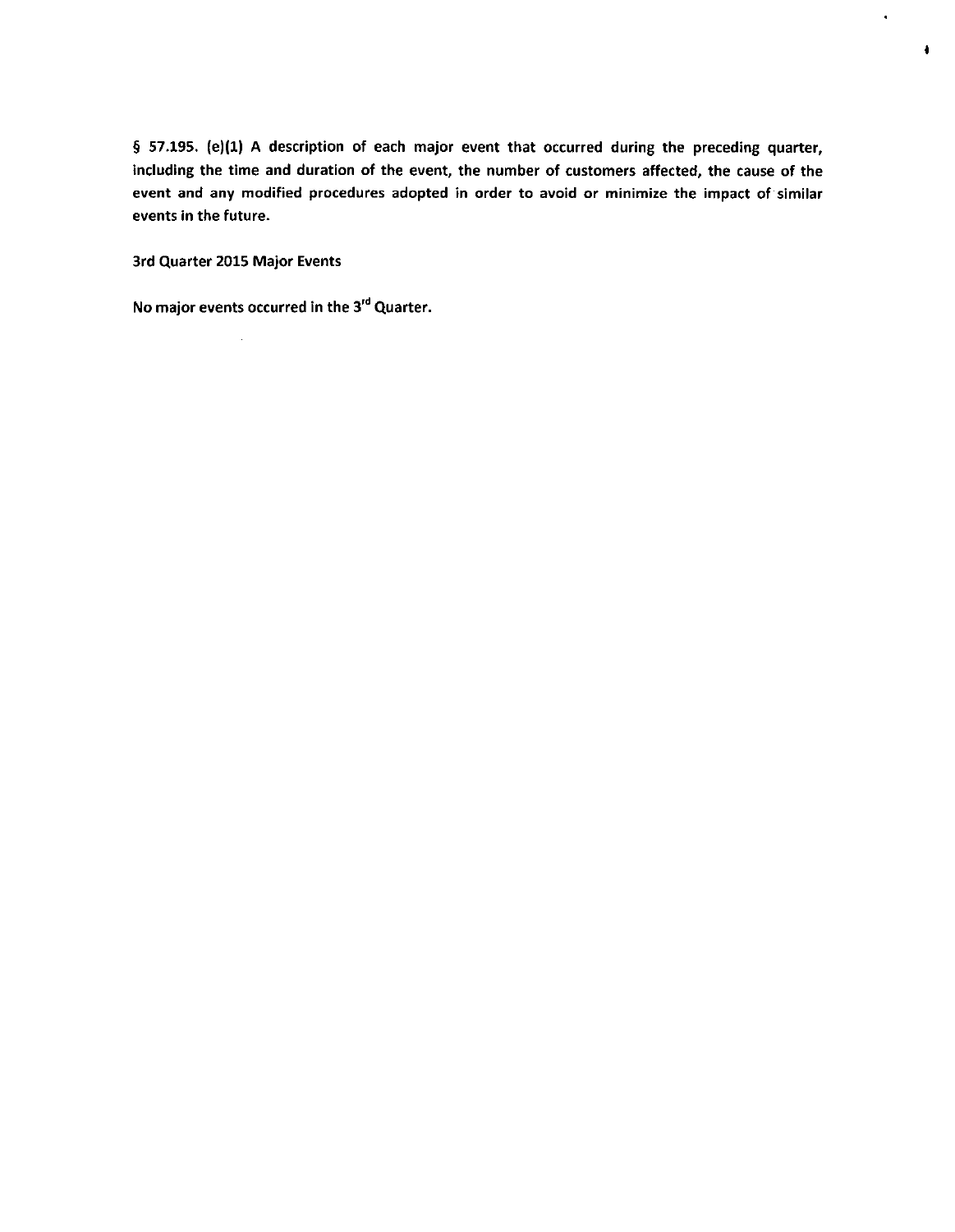### **3rd Quarter 2015 Pre-Arranged Outages**

 $\sim 10^7$ 

 $\langle \bullet \rangle$ 

 $\pmb{\cdot}$ 

| Date       | Time  | <b>Circuit</b> | Cause                           | Duration<br>(minutes) | <b>Customers</b><br><b>Affected</b> | Customer<br><b>Minutes of</b><br><b>Interruptions</b> |
|------------|-------|----------------|---------------------------------|-----------------------|-------------------------------------|-------------------------------------------------------|
| 09/24/2015 | 11:00 | $L7 - 06 - 34$ | Move Transformer<br>to New Pole | 70                    |                                     | 490                                                   |

 $\sim 0.01$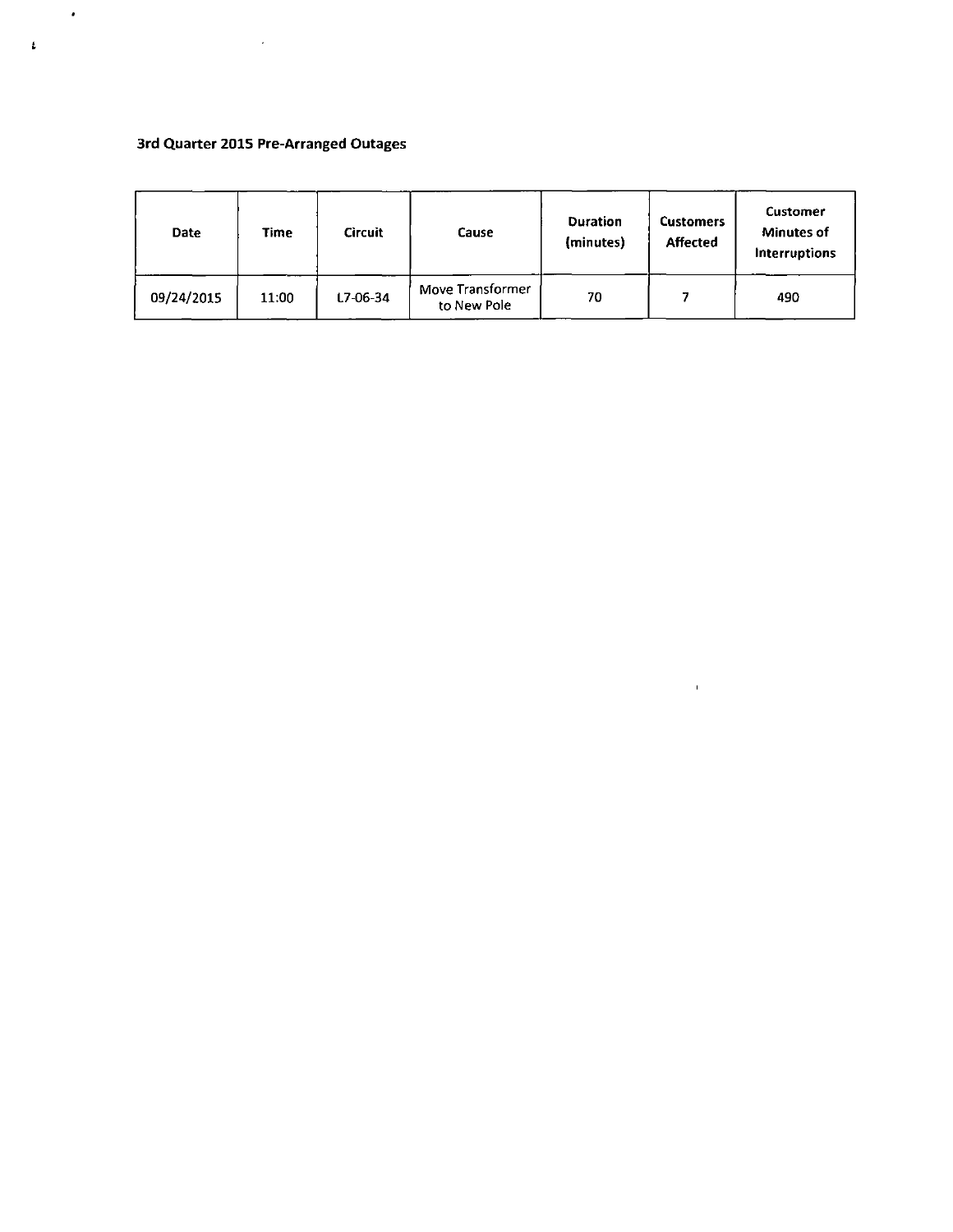**§ 57.195. (e)(2) Rolling 12-month reliability index values (SAIFI, CAIDI, SAIDI, and if available, MAIFI)**  for the EDC's service territory for the preceding quarter. The report shall include the data used in **calculating the indices, namely the average number of customers served, the number of sustained customer interruptions, the number of customers affected, and the customer minutes of interruption. If MAIFI values are provided, the report shall also include the number of customer momentary interruptions.** 

 $\ddot{\bullet}$ 

| Year | Quarter    | <b>Customers</b><br>Served | <b>Interruptions</b> | <b>Customers</b><br><b>Affected</b> | <b>Customer Minutes</b><br>of Interruptions |
|------|------------|----------------------------|----------------------|-------------------------------------|---------------------------------------------|
| 2014 | 4th Qtr.   | 4,507                      | 62                   | 9,542                               | 1,008,212                                   |
| 2015 | 1st Qtr.   | 4,513                      | 67                   | 5,190                               | 539,050                                     |
| 2015 | 2nd Qtr.   | 4,519                      | 63                   | 2,118                               | 421,583                                     |
| 2015 | $3rd$ Qtr. | 4,525                      | 59                   | 1,765                               | 347,952                                     |

#### **Interruption Data Rolling 12-Month Period**

#### **Performance Ratios - Rolling 12-Month Data**

|                              | <b>Frequency SAIFI</b> | <b>Restoration CAIDI (min)</b> | <b>Duration SAIDI (min)</b> |
|------------------------------|------------------------|--------------------------------|-----------------------------|
| Benchmark                    | 0.61                   | 174                            | 106                         |
| Rolling 12 Month<br>Standard | 0.83                   | 235                            | 195                         |

| Year | Quarter              | <b>Frequency SAIFI</b> | <b>Restoration CAIDI</b> | <b>Duration SAIDI</b> |
|------|----------------------|------------------------|--------------------------|-----------------------|
| 2014 | 4 <sup>th</sup> Qtr. | 2.12                   | 106                      | 224                   |
| 2015 | $1st$ Qtr.           | 1.15                   | 104                      | 119                   |
| 2015 | $2nd$ Qtr.           | .47                    | 199                      | 93                    |
| 2015 | $3rd$ Qtr.           | .39                    | 197                      | 77                    |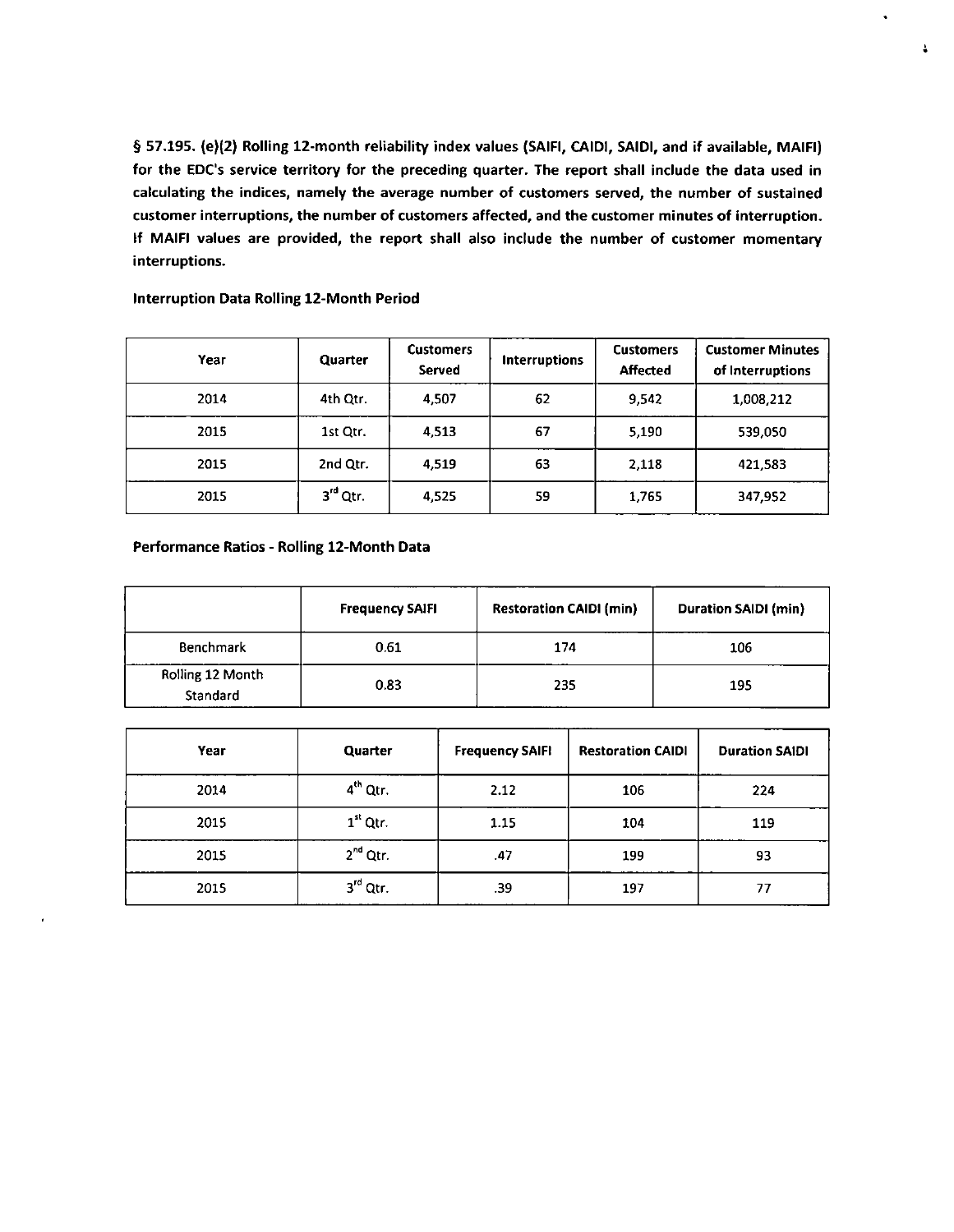**§ 57.195. (e)(5) A rolling 12-month breakdown and analysis of outage causes during the preceding quarter, including the number and percentage of service outages, the number of customers interrupted, and customer interruption minutes categorized by outage cause such as equipment failure, animal contact, tree related, and so forth. Proposed solutions to identified service problems shall be reported.** 

 $\bullet$ 

 $\pmb{\ast}$ 

| Cause                   | <b>Number of Interruptions</b> |            | <b>Customers Affected</b> |            | <b>Customer Minutes of</b><br>Interruption |            |
|-------------------------|--------------------------------|------------|---------------------------|------------|--------------------------------------------|------------|
|                         | 12-Month                       | % of Total | 12- Month                 | % of Total | 12-Month                                   | % of Total |
| <b>Animal Contact</b>   | 4                              | 6.8%       | 42                        | 2.4%       | 1,887                                      | .5%        |
| <b>Tree Contact</b>     | 24                             | 40.7%      | 630                       | 35.7%      | 161,714                                    | 46.5%      |
| Overload                | 0                              | .0%        | $\Omega$                  | .0%        | o                                          | .0%        |
| Work Error              | 1                              | 1.7%       | 2                         | .1%        | 454                                        | .1%        |
| Equip. Failure          | 19                             | 32.2%      | 764                       | 43.3%      | 138.768                                    | 39.9%      |
| Non-Comp Acc.           |                                | 1.7%       | 2                         | .1%        | 880                                        | .3%        |
| <b>Customer Problem</b> | 0                              | .0%        | $\Omega$                  | .0%        | 0                                          | .0%        |
| <b>Lightning</b>        | 1                              | 1.7%       | 18                        | 1.0%       | 504                                        | .1%        |
| Unknown-Other           | 9                              | 15.3%      | 307                       | 17.4%      | 43,745                                     | 12.6%      |
| All Causes              | 59                             | 100.0%     | 1,765                     | 100.0%     | 347,952                                    | 100.0%     |